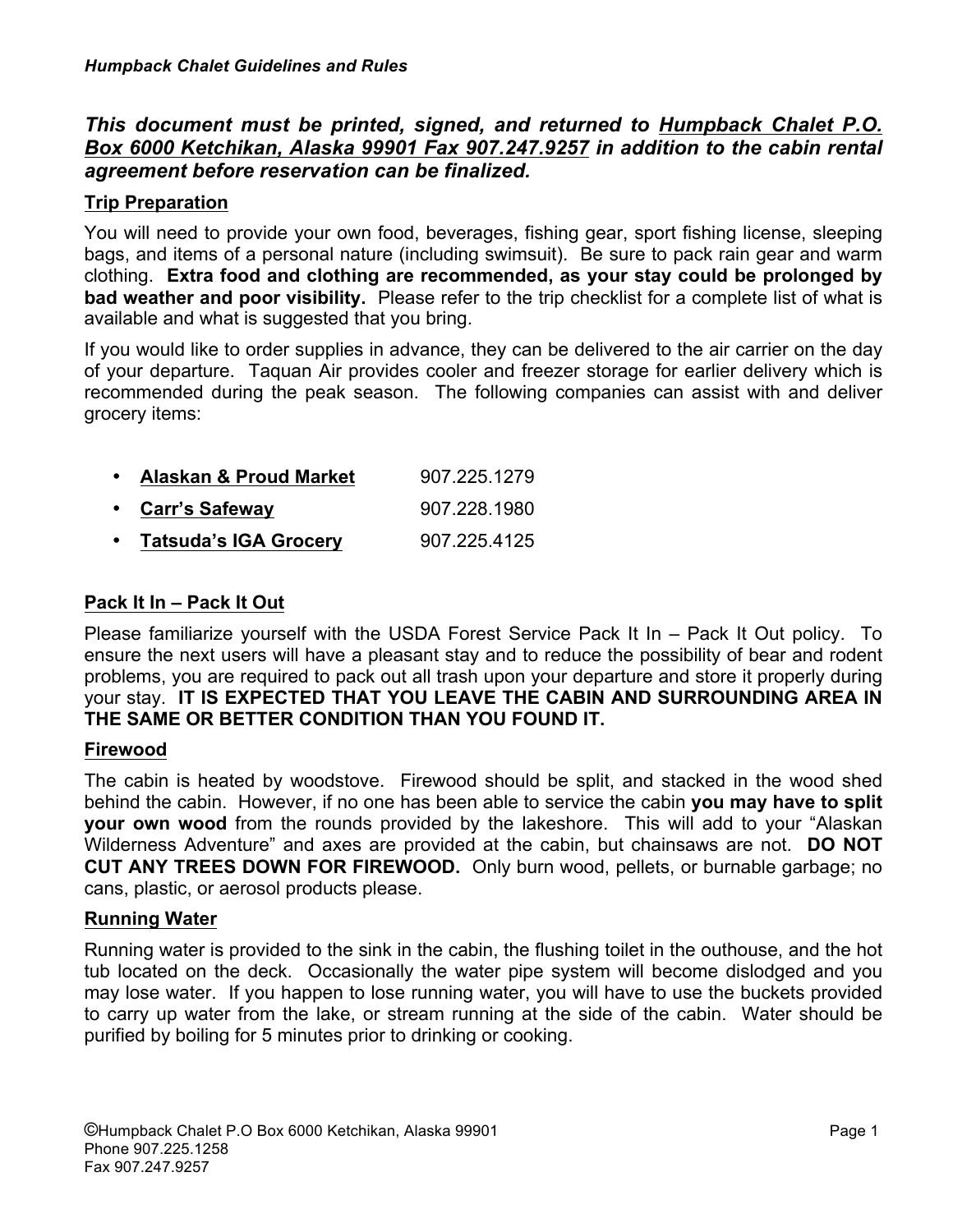# **Hot Tub**

**Please follow the hot tub directions posted in the cabin and never let the water level go below the wood fired stove.** If the water level becomes too low, the wood stove will melt. When not in use, keep the insulated lid over the hot tub to keep out debris and maintain the heat of the water. **DO NOT THROW ANY DEBRIS IN THE HOT TUB – IT CLOGS THE DRAINS.**  This includes, but is not limited to, bottle caps and fishing lures. Any damage done to the hot tub will be deducted from your damage deposit. A drain is located underneath the deck on the bottom of the tub in case you wish to empty and refill the tub. It takes approximately 3 hours to heat the hot tub up to a comfortable level.

## **Boating and Fishing**

Once you arrive at the chalet, you will find two private boats with oars at your disposal. **LIFE JACKETS MUST BE WORN IN THE BOATS AT ALL TIMES.** Sportsman Paradise Tours does not provide an outboard engine. If you would like to rent an outboard motor and have it delivered to the air carrier with fuel, you can make arrangements with the following companies:

- **Alaska Wilderness Outfitting 807.225.2343**
- **Alaska Outboard** 907.225.4980

Both companies will accept credit cards to reserve your motor, deliver it to you, and pick it up after your trip. SPT assumes that if a guest rents an outboard and intends to use it on one of the provided skiffs that the guest knows how to properly operate the outboard. SPT takes no responsibility for any damage done by the guest to the rented outboards.

**Anglers must adhere to all fish and game regulations for the Humpback Lake area**. If you intend to fish in Humpback Lake, please review these regulations and order a hard copy. The Alaska Department of Fish and Game sport fishing regulations can be found at http://www.state.ak.us/local/akpages/FISH.GAME/sportf/geninfo/regs/reghome.htm. Sportsman Paradise Tours requests that you include a hard copy of these regulations in your fishing gear.

# **Wildlife**

The Misty Fjords National Monument is located on the mainland and offers a multitude of viewing opportunities. You may have the chance to see brown and black bear, eagles, mountain goats, otters, and various types of fish. **NEVER ATTEMPT TO FEED ANY ANIMALS.**  Please maintain a safe distance between yourself and the wildlife.

# **Safety**

You may wish to venture out in the boat around the lake or go for a hike down the trail at the end of the lake. Sightseeing should be done with caution and while carrying emergency supply equipment (first aid, emergency blanket, flares, etc.). Should you become lost or separated from others in your party, stay calm, sit down and collect your thoughts. Try to determine your whereabouts utilizing maps and a compass. If you are not sure of finding your way to safety, it is better to stay where you are. Signal with fire or flares. Shelter can become imperative as exposure to the elements can be just as if not more dangerous than hunger or thirst.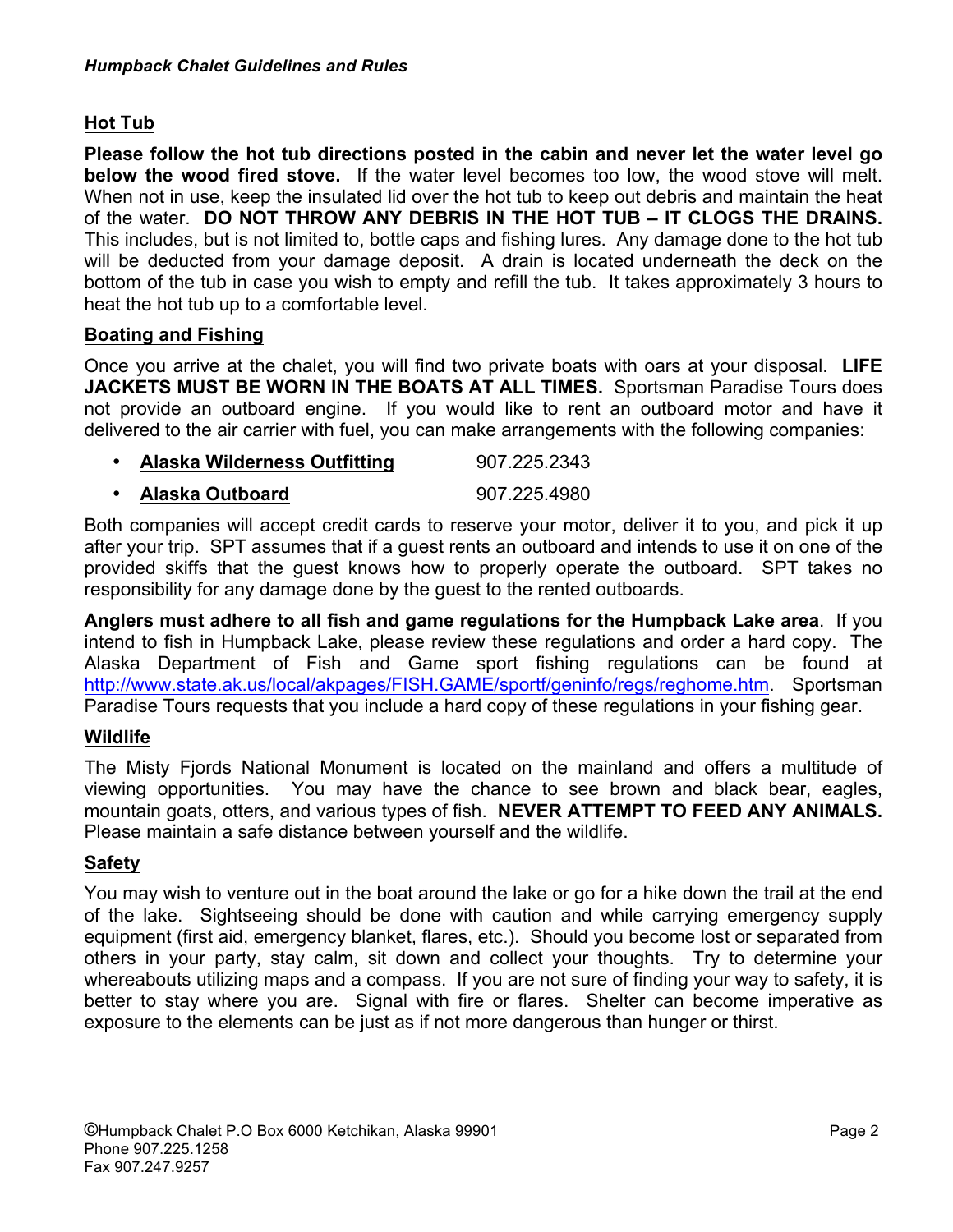## **Tool Shed**

The tool shed attached is for the use of the maintenance people and cabin owners ONLY. Guests are not allowed to make alterations to the cabin, dock, or surrounding facilities unless specifically authorized by the cabin management. Supplies located here are only to be used by guests in emergency situations.

## **Propane**

The cooking stove in the cabin is propane heated. Please read the directions in the cabin to operate the stove. **TURN THE PROPANE VALVE OFF OUTSIDE WHEN STOVE IS NOT IN USE**. If you leave it on, it will waste the propane.

## **Food**

When planning your trip, please make sure to have enough food to last the entire time. You should also bring extra food in the event your pickup is delayed due to weather or poor visibility. Use the dry goods located in the cabin only if you cannot be picked up on schedule. Do not leave any perishable items or open packages when you depart.

## **Damage Deposit**

A \$ damage deposit will be collected with the prepaid rent. After inspection of the cabin, we will return the deposit, less the cost of accrued damage, within 30 days of your departure. Utilizing Taquan Air as your air carrier will expedite the return of your deposit.

## **Air Carrier**

Your reservations with the air carrier you fly out with are independent of Sportsman Paradise Tours, LLC (Humpback Chalet). You will pay the air carrier directly for their services. Any problems or questions in that regard should be directed to them. SPT is not responsible for any cost accrued in conjuncture with flight delays/cancellations or any other travel expense.

## **Cancellation Policy**

Reservations are refundable up to 75% of total paid if notice is given 30 days prior to scheduled service days. A 25% refund is available for cancellations made 14 to 30 days in advance of scheduled service days. Any cancellations made within 14 days are not eligible for a refund.

## **General**

The Humpback Chalet offers some luxuries not often found in a remote cabin. However, it is located in a wilderness setting and all campers should come prepared to "rough it". It is our hope that you will take care of and treat this cabin as if it were your own. When each party leaves, the cabin should be clean and ready for the next users to enjoy. A checklist is included in this packet, which should be filled out at the time of departure from the cabin. Please leave it either at the air taxi service you charted with or mail it to the address located at the top of this document.